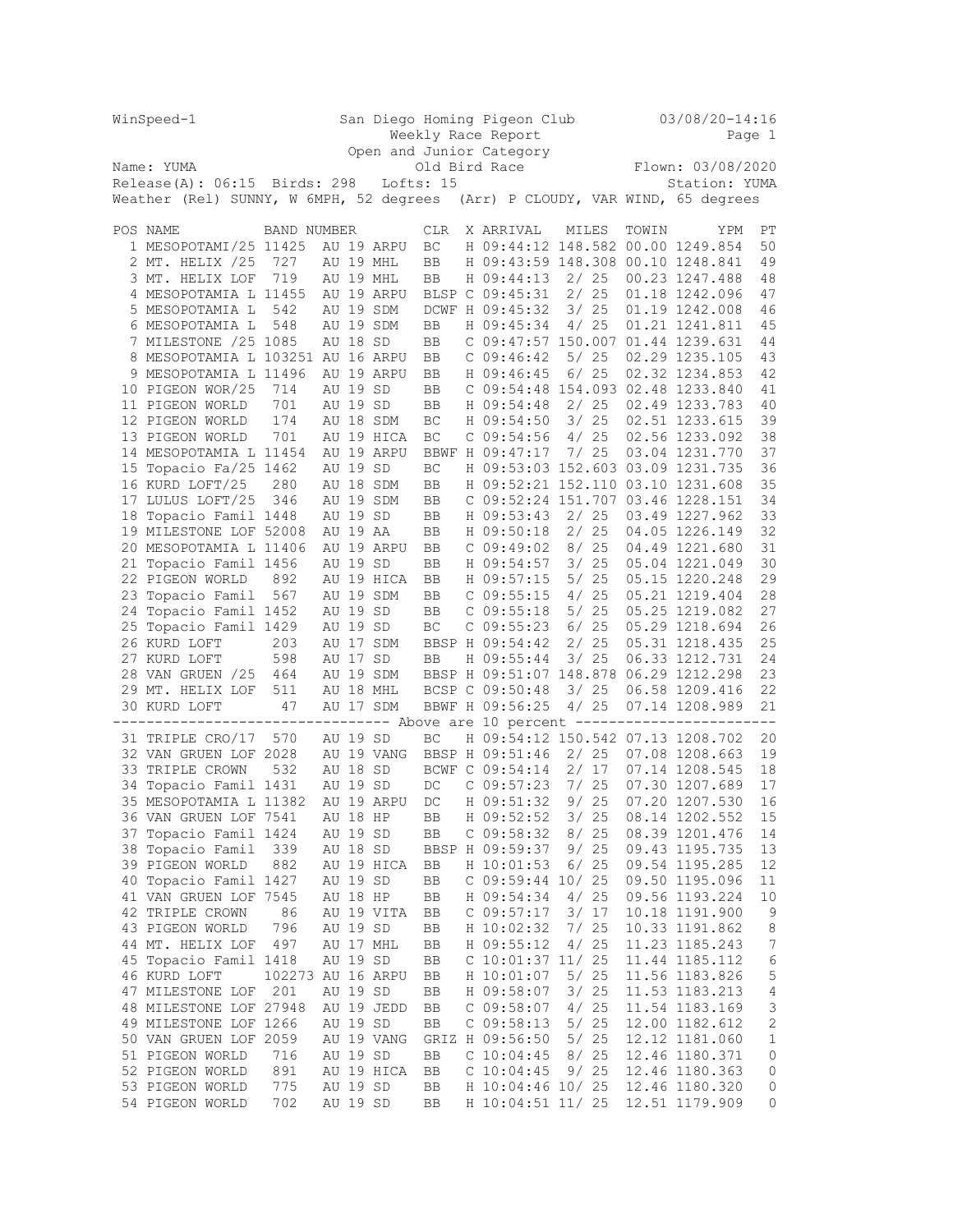| 55 PIGEON WORLD<br>56 PIGEON WORLD<br>57 LULUS LOFT<br>58 PIGEON WORLD<br>59 LULUS LOFT<br>WinSpeed-1 | 339<br>783<br>828<br>310<br>822 |          | AU 19 SD<br>AU 19 SD<br>AU 19 SD | AU 19 SDM<br>AU 19 SDM | BC<br>BB<br>BC<br>DC<br><b>BB</b> | H 10:04:52 12/ 25<br>$C$ 10:04:54 13/25<br>H 10:01:44<br>H 10:05:26 14/ 25<br>H 10:02:36<br>San Diego Homing Pigeon Club<br>Weekly Race Report | 3/25  | 2/25            |       | 12.53 1179.764<br>12.54 1179.661<br>13.06 1177.570<br>13.27 1176.854<br>13.58 1173.112<br>$03/08/20 - 14:16$ | 0<br>0<br>0<br>0<br>0<br>Page 2 |
|-------------------------------------------------------------------------------------------------------|---------------------------------|----------|----------------------------------|------------------------|-----------------------------------|------------------------------------------------------------------------------------------------------------------------------------------------|-------|-----------------|-------|--------------------------------------------------------------------------------------------------------------|---------------------------------|
| Name: YUMA                                                                                            | Flown: 03/08/2020               |          |                                  |                        |                                   |                                                                                                                                                |       |                 |       |                                                                                                              |                                 |
| POS NAME<br>60 KURD LOFT                                                                              | BAND NUMBER<br>223              |          |                                  | AU 18 SDM              | <b>CLR</b><br>BB                  | X ARRIVAL<br>H 10:03:17                                                                                                                        |       | MILES<br>$6/25$ | TOWIN | YPM<br>14.06 1172.634                                                                                        | РT<br>$\mathbf{0}$              |
|                                                                                                       |                                 |          |                                  |                        |                                   |                                                                                                                                                |       |                 |       | -------------------- Above are 20 percent ---------------------                                              |                                 |
| 61 KURD LOFT                                                                                          | 1367                            | AU 18    |                                  | SD                     | BB                                | H 10:03:18                                                                                                                                     |       | 7/25            |       | 14.07 1172.557                                                                                               | 0                               |
| 62 MILESTONE LOF 27956                                                                                |                                 |          |                                  | AU 19 JEDD             | BB                                | C 10:00:12                                                                                                                                     |       | $6/25$          |       | 13.59 1172.233                                                                                               | 0                               |
| 63 TROLLEY TR/15                                                                                      | 554                             |          |                                  | AU 19 SDM              | BB                                | H 10:09:54 156.457 14.36 1172.137                                                                                                              |       |                 |       |                                                                                                              | 0                               |
| 64 TROLLEY TRACK                                                                                      | 546                             |          | AU 19 SD                         |                        | BB                                | H 10:09:57                                                                                                                                     |       | 2/15            |       | 14.38 1171.937                                                                                               | 0                               |
| 65 TROLLEY TRACK                                                                                      | 564                             |          | AU 19 SD                         |                        |                                   | BBPD H 10:09:59                                                                                                                                |       | 3/15            |       | 14.41 1171.696                                                                                               | 0                               |
| 66 MILESTONE LOF 27947                                                                                |                                 |          |                                  | AU 19 JEDD             | BB                                | C 10:00:19                                                                                                                                     |       | 7/25            |       | 14.06 1171.635                                                                                               | 0                               |
| 67 MILESTONE LOF 27785                                                                                |                                 |          |                                  | AU 19 JEDD             | BB                                | H 10:00:19                                                                                                                                     |       | 8/25            |       | 14.06 1171.591                                                                                               | 0                               |
| 68 PIGEON WORLD                                                                                       | 881                             |          |                                  | AU 19 HICA             | BB                                | H 10:06:52 15/ 25                                                                                                                              |       |                 |       | 14.52 1169.639                                                                                               | 0                               |
| 69 MILESTONE LOF 27927                                                                                |                                 |          |                                  | AU 19 JEDD             | BB                                | H 10:01:07                                                                                                                                     |       | 9/25            |       | 14.53 1167.516                                                                                               | 0                               |
| 70 KURD LOFT                                                                                          | 1341                            |          | AU 18 SD                         |                        | DC                                | H 10:04:21                                                                                                                                     |       | 8/25            |       | 15.10 1167.147                                                                                               | 0                               |
| 71 MILESTONE LOF                                                                                      | 389                             |          |                                  | AU 19 SDM              | BB                                | H 10:01:12 10/ 25                                                                                                                              |       |                 |       | 14.59 1167.008                                                                                               | $\mathbb O$                     |
| 72 MILESTONE LOF 52007                                                                                |                                 |          | AU 19 AA                         |                        | BB                                | H 10:01:17 11/ 25                                                                                                                              |       |                 |       | 15.04 1166.638                                                                                               | 0                               |
| 73 Topacio Famil 1311                                                                                 |                                 |          | AU 19 SD                         |                        | <b>RED</b>                        | H 10:05:23 12/ 25                                                                                                                              |       |                 |       | 15.29 1165.796                                                                                               | 0                               |
| 74 MESOPOTAMIA L 11451                                                                                |                                 |          |                                  | AU 19 ARPU             | BC                                | H 09:59:18 10/ 25                                                                                                                              |       |                 |       | 15.05 1165.766                                                                                               | 0                               |
| 75 MILESTONE LOF 1013                                                                                 |                                 |          | AU 18 SD                         |                        | BB                                | H 10:01:27 12/ 25                                                                                                                              |       |                 |       | 15.14 1165.754                                                                                               | 0                               |
| 76 MESOPOTAMIA L 11326                                                                                |                                 |          |                                  | AU 19 ARPU             | DC                                | C 09:59:20 11/ 25                                                                                                                              |       |                 |       | 15.07 1165.566                                                                                               | 0                               |
| 77 Topacio Famil 566                                                                                  |                                 |          |                                  | AU 19 SDM              | BB                                | H 10:05:27 13/ 25                                                                                                                              |       |                 |       | 15.34 1165.408                                                                                               | 0                               |
| 78 MESOPOTAMIA L 11417                                                                                |                                 |          |                                  | AU 19 ARPU             | BB                                | C 09:59:23 12/ 25                                                                                                                              |       |                 |       | 15.10 1165.333                                                                                               | 0                               |
| 79 MESOPOTAMIA L 11381                                                                                |                                 |          |                                  | AU 19 ARPU             | BB                                | H 09:59:29 13/ 25                                                                                                                              |       |                 |       | 15.16 1164.805                                                                                               | 0                               |
| 80 RED STAR L/25 1627                                                                                 |                                 |          | AU 19 SD                         |                        |                                   | BCWF H 10:04:16 151.652 15.44 1164.045                                                                                                         |       |                 |       |                                                                                                              | 0                               |
| 81 MESOPOTAMIA L 11371                                                                                |                                 |          |                                  | AU 19 ARPU             | BB                                | H 09:59:38 14/ 25                                                                                                                              |       |                 |       | 15.25 1164.044                                                                                               | 0                               |
| 82 RED STAR LOFT 1616                                                                                 |                                 |          | AU 19 SD                         |                        | BC                                | C 10:04:18                                                                                                                                     |       | 2/25            |       | 15.46 1163.884                                                                                               | $\mathbf 0$                     |
| 83 Topacio Famil 1449                                                                                 |                                 |          | AU 19 SD                         |                        | BB                                | $C$ 10:05:47 14/25                                                                                                                             |       |                 |       | 15.53 1163.767                                                                                               | 0                               |
| 84 VAN GRUEN LOF 2015                                                                                 |                                 |          |                                  | AU 19 VANG             |                                   | GRIZ C 10:01:03                                                                                                                                |       | $6/25$          |       | 16.25 1159.056                                                                                               | 0                               |
| 85 OVER DA BO/10 27974                                                                                |                                 |          |                                  | AU 19 JEDD             | DC                                | H 10:12:35 156.457 17.16 1158.946                                                                                                              |       |                 |       |                                                                                                              | 0                               |
| 86 VAN GRUEN LOF 2055                                                                                 |                                 |          |                                  | AU 19 VANG             |                                   | BBSP H 10:01:12                                                                                                                                | 7/ 25 |                 |       | 16.34 1158.245                                                                                               | 0                               |
| 87 B.S. LOFT /22                                                                                      | 404                             | AU 19 SD |                                  |                        | <b>BB</b>                         | H 09:58:04 146.710 16.29 1157.419                                                                                                              |       |                 |       |                                                                                                              | 0                               |
| 88 B.S. LOFT II                                                                                       | 485                             |          | AU 19 SD                         |                        | ВC                                | H 09:58:08                                                                                                                                     |       | 2/22            |       | 16.33 1157.117                                                                                               | 0                               |
| 89 Topacio Famil 1435                                                                                 |                                 |          | AU 19 SD                         |                        | BB                                | H 10:07:33 15/ 25                                                                                                                              |       |                 |       | 17.39 1154.935                                                                                               | 0                               |
| 90 OVER DA BORDE                                                                                      | 460                             |          |                                  | AU 19 SDM              | BB                                | $C$ 10:13:26                                                                                                                                   |       | 2/10            |       | 18.07 1154.847                                                                                               | 0                               |
| 91 MESOPOTAMIA L 11431                                                                                |                                 |          |                                  | AU 19 ARPU             | BB                                | H 10:01:32 15/ 25                                                                                                                              |       |                 |       | 17.19 1154.290                                                                                               | $\mathbf{0}$                    |
| 92 MESOPOTAMIA L 11440                                                                                |                                 |          |                                  | AU 19 ARPU             | DC                                | H 10:01:35 16/ 25                                                                                                                              |       |                 |       | 17.22 1153.993                                                                                               | 0                               |
| 93 B.S. LOFT II                                                                                       | 452                             |          | AU 19 SD                         |                        | BB                                | H 09:58:56                                                                                                                                     | 3/22  |                 |       | 17.21 1152.983                                                                                               | 0                               |
| 94 KURD LOFT                                                                                          | 1503                            |          | AU 18 SD                         |                        | DC                                | H 10:07:38                                                                                                                                     |       | 9/25            |       | 18.27 1150.725                                                                                               | $\mathbb O$                     |
| 95 SMIB LOFT/3                                                                                        | 27907                           |          |                                  | AU 19 JEDD             |                                   | H 10:02:59 148.883 18.19 1149.350                                                                                                              |       |                 |       |                                                                                                              | $\mathbb O$                     |
| 96 PIGEON WORLD                                                                                       | 847                             |          |                                  | AU 19 HICA             | DC                                | H 10:10:59 16/ 25                                                                                                                              |       |                 |       | 18.59 1149.251                                                                                               | 0                               |
| 97 LULUS LOFT                                                                                         | 444                             |          |                                  | AU 19 SDM              |                                   | BBWF H 10:07:34                                                                                                                                | 4/25  |                 |       | 18.56 1148.051                                                                                               | 0                               |
| 98 PIGEON WORLD                                                                                       | 598                             |          |                                  | AU 19 SDM              | BB                                | H 10:11:15 17/ 25                                                                                                                              |       |                 |       | 19.16 1147.905                                                                                               | $\mathbb O$                     |
| 99 LULUS LOFT                                                                                         | 450                             |          |                                  | AU 19 SDM              | BC                                | H 10:07:36                                                                                                                                     |       | 5/25            |       | 18.58 1147.903                                                                                               | 0                               |
| 100 PIGEON WORLD                                                                                      | 786                             |          | AU 19 SD                         |                        | DC                                | H 10:11:27 18/ 25                                                                                                                              |       |                 |       | 19.27 1146.983                                                                                               | $\mathbb O$                     |
| 101 MT. HELIX LOF                                                                                     | 207                             |          |                                  | AU 18 SDM              | BB                                | $C$ 10:02:37                                                                                                                                   |       | 5/25            |       | 18.47 1146.644                                                                                               | $\mathbb O$                     |
| 102 LULUS LOFT                                                                                        | 853                             |          | AU 19 SD                         |                        |                                   | BBWF C 10:07:54                                                                                                                                |       | 6/25            |       | 19.17 1146.367                                                                                               | $\mathbb O$                     |
| 103 MT. HELIX LOF                                                                                     | 718                             |          |                                  | AU 19 MHL              | ВC                                | H 10:02:42                                                                                                                                     |       | 6/25            |       | 18.52 1146.241                                                                                               | $\mathbb O$                     |
| 104 MESOPOTAMIA L 11329                                                                               |                                 |          |                                  | AU 19 ARPU             | DC                                | H 10:03:25 17/ 25                                                                                                                              |       |                 |       | 19.12 1144.774                                                                                               | 0                               |
| 105 MESOPOTAMIA L                                                                                     | 538                             |          |                                  | AU 19 SDM              | DC                                | H 10:03:27 18/ 25                                                                                                                              |       |                 |       | 19.14 1144.556                                                                                               | $\mathbb O$                     |
| 106 MESOPOTAMIA L 11308                                                                               |                                 |          |                                  | AU 19 ARPU             | DC                                | H 10:03:34 19/ 25                                                                                                                              |       |                 |       | 19.21 1143.972                                                                                               | 0                               |
| 107 B.S. LOFT II                                                                                      | 428                             |          | AU 19 SD                         |                        | $\operatorname{BC}$               | H 10:01:04                                                                                                                                     | 4/22  |                 |       | 19.29 1142.112                                                                                               | $\mathbb O$                     |
| 108 PIGEON WORLD                                                                                      | 733                             |          | AU 19 SD                         |                        | PEN                               | H 10:12:53 19/ 25                                                                                                                              |       |                 |       | 20.53 1140.072                                                                                               | 0                               |
| 109 LULUS LOFT                                                                                        | 842                             |          | AU 19 SD                         |                        |                                   | WGRZ H 10:09:45                                                                                                                                |       | 7/25            |       | 21.07 1137.382                                                                                               | 0                               |
| 110 MT. HELIX LOF                                                                                     | 738                             |          |                                  | AU 19 MHL              | ВC                                | C 10:04:44                                                                                                                                     |       | 7/25            |       | 20.54 1136.113                                                                                               | 0                               |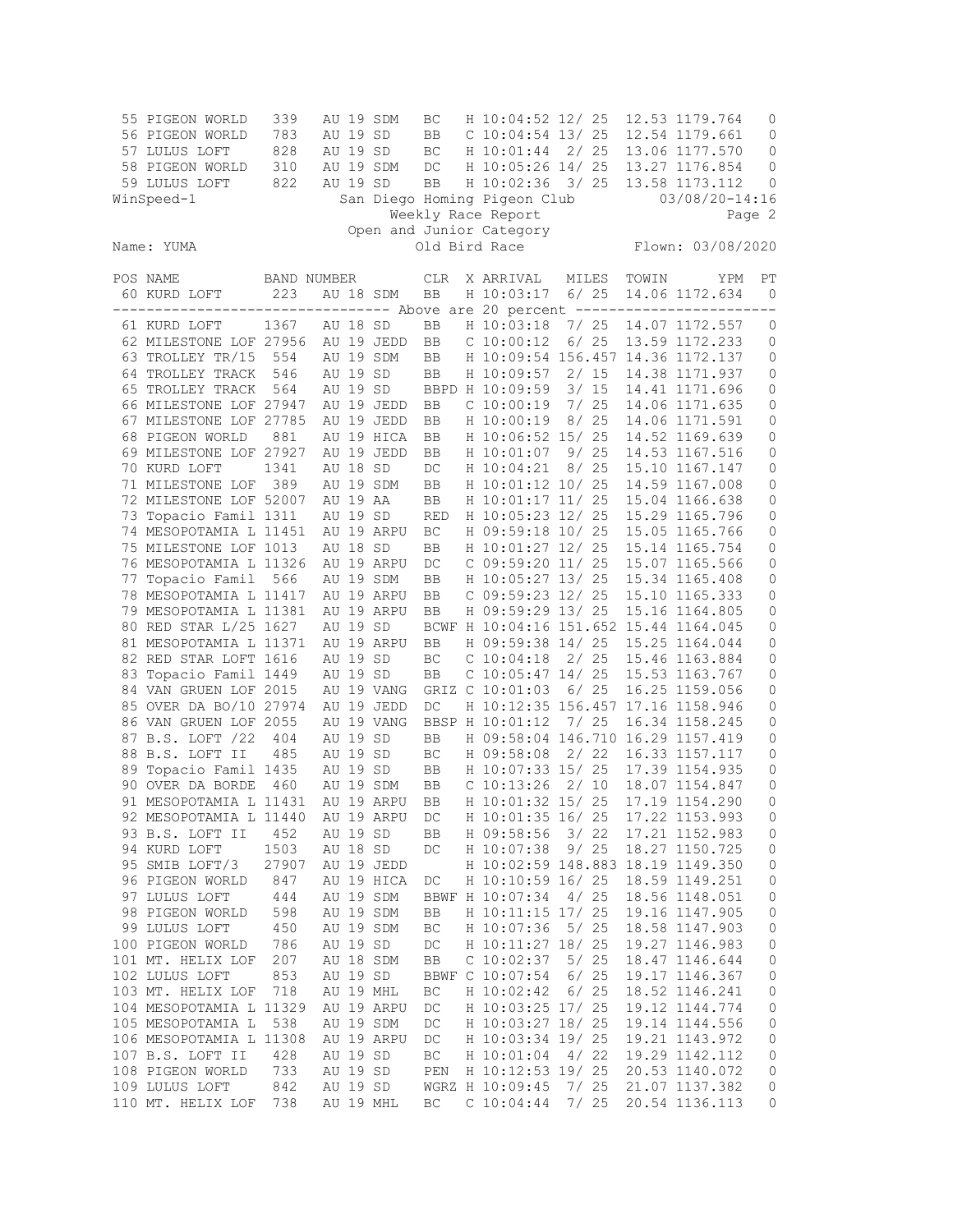| 111 Topacio Famil 461<br>112 KURD LOFT<br>113 KURD LOFT<br>114 Topacio Famil 1458<br>115 VAN GRUEN LOF 1965<br>116 KURD LOFT<br>117 VAN GRUEN LOF 1961 | 1279<br>1227<br>1356 | AU 18 SD<br>AU 18 SD<br>AU 19 SD<br>AU 18 SD | AU 19 SDM<br>AU 19 VANG<br>AU 19 VANG | BC<br>BB<br>DC<br>BB<br>BB<br>BB | H 10:11:26 16/ 25<br>H 10:10:40 10/ 25<br>H 10:10:41 11/ 25<br>$C$ 10:11:28 17/ 25<br>H 10:05:45 8/ 25<br>H 10:10:49 12/ 25<br>PENC H 10:05:49 9/ 25 |       |       | 21.32 1135.957<br>21.29 1135.906<br>21.30 1135.826<br>21.35 1135.773<br>21.07 1135.450<br>21.38 1135.144<br>21.11 1135.130 | 0<br>0<br>0<br>0<br>0<br>0<br>0 |
|--------------------------------------------------------------------------------------------------------------------------------------------------------|----------------------|----------------------------------------------|---------------------------------------|----------------------------------|------------------------------------------------------------------------------------------------------------------------------------------------------|-------|-------|----------------------------------------------------------------------------------------------------------------------------|---------------------------------|
| 118 B.S. LOFT II<br>119 MILESTONE LOF                                                                                                                  | 435<br>222           | AU 19 SD<br>AU 19 SD                         |                                       | BC                               | BBPE H 10:03:36<br>H 10:09:00 13/ 25                                                                                                                 |       | 5/22  | 22.01 1129.439<br>22.47 1128.136                                                                                           | 0<br>0                          |
| 120 LULUS LOFT                                                                                                                                         | 834                  | AU 19 SD                                     |                                       | BB                               | $C$ 10:12:50 8/25                                                                                                                                    |       |       | 24.12 1122.621                                                                                                             | 0                               |
| WinSpeed-1                                                                                                                                             |                      |                                              |                                       |                                  | San Diego Homing Pigeon Club                                                                                                                         |       |       | $03/08/20 - 14:16$                                                                                                         |                                 |
|                                                                                                                                                        |                      |                                              |                                       |                                  | Weekly Race Report                                                                                                                                   |       |       | Page 3                                                                                                                     |                                 |
| Name: YUMA                                                                                                                                             |                      |                                              |                                       |                                  | Open and Junior Category<br>Old Bird Race                                                                                                            |       |       | Flown: 03/08/2020                                                                                                          |                                 |
| POS NAME<br>BAND NUMBER                                                                                                                                |                      |                                              |                                       | CLR                              | X ARRIVAL                                                                                                                                            |       | MILES | TOWIN<br>YPM                                                                                                               | PТ                              |
| 121 LULUS LOFT                                                                                                                                         | 831                  | AU 19 SD                                     |                                       | BB                               | $C$ 10:12:56                                                                                                                                         |       |       | 9/ 25 24.18 1122.133                                                                                                       | 0                               |
| 122 MILESTONE LOF 386                                                                                                                                  |                      |                                              | AU 19 SDM                             |                                  | BBWF H 10:10:17 14/ 25                                                                                                                               |       |       | 24.03 1122.031                                                                                                             | $\circ$                         |
| 123 MT. HELIX LOF                                                                                                                                      | 806                  |                                              | AU 19 MHL                             | BC                               | H 10:08:15                                                                                                                                           | 8/ 25 |       | 24.26 1118.937                                                                                                             | 0                               |
| 124 Topacio Famil                                                                                                                                      | 586                  |                                              | AU 19 SDM                             |                                  |                                                                                                                                                      |       |       | GRIZ H 10:16:07 18/ 25 26.13 1113.886                                                                                      | 0                               |
| 125 TRIPLE CROWN                                                                                                                                       | 539                  | AU 19 SD                                     |                                       | BB                               | H 10:13:02                                                                                                                                           | 4/17  |       | 26.03 1113.031                                                                                                             | 0                               |
| 126 RED STAR LOFT 1637                                                                                                                                 |                      | AU 17 SD                                     | AU 18 SDM                             |                                  | BBWF H 10:14:59 3/ 25                                                                                                                                |       |       | 26.27 1112.053<br>25.53 1111.977                                                                                           | 0                               |
| 127 MT. HELIX LOF<br>128 MILESTONE LOF                                                                                                                 | 298<br>174           |                                              | AU 18 COR                             | BB<br>BC                         | $C$ 10:09:43<br>$C$ 10:12:40 15/ 25                                                                                                                  |       | 9/25  | 26.26 1110.780                                                                                                             | 0<br>0                          |
| 129 MILESTONE LOF                                                                                                                                      | 217                  | AU 19 SD                                     |                                       | BB                               | H 10:12:41 16/ 25                                                                                                                                    |       |       | 26.28 1110.655                                                                                                             | 0                               |
| 130 B.S. LOFT II                                                                                                                                       | 463                  | AU 19 SD                                     |                                       |                                  | BBPE C 10:07:30                                                                                                                                      |       | 6/22  | 25.55 1110.463                                                                                                             | 0                               |
| 131 TRIPLE CROWN                                                                                                                                       | 94                   |                                              | AU 19 VITA                            | BLK                              | H 10:14:04                                                                                                                                           |       | 5/ 17 | 27.05 1108.259                                                                                                             | 0                               |
| 132 VAN GRUEN LOF 2032                                                                                                                                 |                      |                                              | AU 19 VANG                            |                                  | BBPD H 10:11:25 10/ 25                                                                                                                               |       |       | 26.47 1108.205                                                                                                             | 0                               |
| 133 KURD LOFT                                                                                                                                          | 1260                 | AU 18 SD                                     |                                       |                                  | BBWF H 10:16:35 13/ 25                                                                                                                               |       |       | 27.24 1108.096                                                                                                             | 0                               |
| 134 LULUS LOFT                                                                                                                                         | 432                  |                                              | AU 19 SDM                             |                                  | BBWF C 10:16:02 10/ 25                                                                                                                               |       |       | 27.25 1107.694                                                                                                             | 0                               |
| 135 KURD LOFT                                                                                                                                          | 1277                 | AU 18 SD                                     |                                       | BB                               | H 10:16:43 14/ 25                                                                                                                                    |       |       | 27.32 1107.454                                                                                                             | 0                               |
| 136 MT. HELIX LOF                                                                                                                                      | 856                  |                                              | AU 19 MHL                             | BB                               | H 10:11:03 10/ 25                                                                                                                                    |       |       | 27.13 1105.673                                                                                                             | 0                               |
| 137 MT. HELIX LOF                                                                                                                                      | 512                  |                                              | AU 19 SDM                             |                                  | BBWF C 10:11:09 11/ 25                                                                                                                               |       |       | 27.19 1105.252                                                                                                             | 0                               |
| 138 LULUS LOFT                                                                                                                                         | 705                  | AU 18 SD                                     |                                       | BB                               | H 10:16:42 11/ 25                                                                                                                                    |       |       | 28.05 1104.631                                                                                                             | 0                               |
| 139 KURD LOFT                                                                                                                                          | 1295                 | AU 18 SD                                     |                                       | DC                               | H 10:18:33 15/ 25                                                                                                                                    |       |       | 29.23 1099.081                                                                                                             | 0                               |
| 140 KURD LOFT                                                                                                                                          | 28                   |                                              | AU 19 SDM                             |                                  | DCPD H 10:18:34 16/ 25                                                                                                                               |       |       | 29.23 1099.043                                                                                                             | 0                               |
| 141 Topacio Famil 233                                                                                                                                  |                      |                                              | AU 18 SDM                             |                                  | GRIZ H 10:19:39 19/ 25                                                                                                                               |       |       | 29.45 1097.806                                                                                                             | 0                               |
| 142 TRIPLE CROWN                                                                                                                                       | 824                  |                                              | AU 18 SBRP                            | BC                               | H 10:16:27 6/ 17                                                                                                                                     |       |       | 29.28 1097.320                                                                                                             | $\circ$                         |
| 143 VAN GRUEN LOF                                                                                                                                      | 482                  |                                              | AU 19 SDM                             |                                  | BBSP C 10:13:50 11/ 25<br>GRIZ C 10:14:02 12/ 25                                                                                                     |       |       | 29.12 1096.977                                                                                                             | 0                               |
| 144 VAN GRUEN LOF 1935<br>145 MT. HELIX LOF                                                                                                            | 702                  |                                              | AU 19 VANG<br>AU 19 MHL               | BB                               | H 10:13:37 12/ 25                                                                                                                                    |       |       | 29.24 1096.090<br>29.47 1093.797                                                                                           | 0<br>0                          |
| 146 TROLLEY TRACK                                                                                                                                      | 544                  | AU 19 SD                                     |                                       | RC                               | H 10:26:54 4/ 15                                                                                                                                     |       |       | 31.36 1093.032                                                                                                             | 0                               |
| 147 VAN GRUEN LOF 2052                                                                                                                                 |                      |                                              | AU 19 VANG                            |                                  | BCSP H 10:14:51 13/ 25                                                                                                                               |       |       | 30.13 1092.350                                                                                                             | 0                               |
| 148 PIGEON WORLD                                                                                                                                       | 814                  |                                              | AU 19 HICA                            | <b>BB</b>                        | H 10:25:04 20/ 25                                                                                                                                    |       |       | 33.05 1084.498                                                                                                             | $\Omega$                        |
| 149 MESOPOTAMIA L 11363                                                                                                                                |                      |                                              | AU 19 ARPU                            |                                  | BBWF H 10:16:12 20/ 25                                                                                                                               |       |       | 31.59 1084.068                                                                                                             | 0                               |
| 150 KURD LOFT                                                                                                                                          | 1604                 | AU 19 SD                                     |                                       |                                  | BBWF H 10:22:03 17/ 25                                                                                                                               |       |       | 32.52 1083.563                                                                                                             | 0                               |
| 151 RED STAR LOFT 1642                                                                                                                                 |                      | AU 19 SD                                     |                                       | BB                               | H 10:21:25                                                                                                                                           |       | 4/25  | 32.53 1083.023                                                                                                             | 0                               |
| 152 RED STAR LOFT 1622                                                                                                                                 |                      | AU 19 SD                                     |                                       | BB                               | C 10:22:41                                                                                                                                           |       | 5/25  | 34.09 1077.499                                                                                                             | 0                               |
| 153 RED STAR LOFT                                                                                                                                      | 213                  | AU 18 SD                                     |                                       | BB                               | H 10:22:43                                                                                                                                           |       | 6/25  | 34.11 1077.383                                                                                                             | 0                               |
| 154 LULUS LOFT                                                                                                                                         | 357                  |                                              | AU 19 SDM                             | DC                               | H 10:22:55 12/ 25                                                                                                                                    |       |       | 34.17 1076.955                                                                                                             | 0                               |
| 155 MILESTONE LOF 27794                                                                                                                                |                      |                                              | AU 19 JEDD                            | BB                               | H 10:21:08 17/ 25                                                                                                                                    |       |       | 34.55 1072.550                                                                                                             | 0                               |
| 156 MT. HELIX LOF                                                                                                                                      | 823                  |                                              | AU 19 MHL                             | ВC                               | H 10:18:46 13/ 25                                                                                                                                    |       |       | 34.56 1070.697                                                                                                             | 0                               |
| 157 MT. HELIX LOF                                                                                                                                      | 521                  |                                              | AU 18 MHL                             | BB                               | C $10:18:50$ $14/25$                                                                                                                                 |       |       | 35.01 1070.361                                                                                                             | 0                               |
| 158 MT. HELIX LOF                                                                                                                                      | 658                  |                                              | AU 18 MHL                             |                                  | SLAT C 10:18:52 15/ 25                                                                                                                               |       |       | 35.03 1070.229                                                                                                             | 0                               |
| 159 LULUS LOFT                                                                                                                                         | 836                  | AU 19 SD                                     |                                       | BB                               | C $10:24:32$ 13/25                                                                                                                                   |       |       | 35.55 1069.964                                                                                                             | 0                               |
| 160 B.S. LOFT II<br>161 KURD LOFT                                                                                                                      | 457                  | AU 19 SD                                     |                                       | BC                               | H 10:16:19                                                                                                                                           |       | 7/22  | 34.44 1069.917                                                                                                             | 0                               |
| 162 KURD LOFT                                                                                                                                          | 445<br>1251          | AU 17 SD<br>AU 18 SD                         |                                       | BB<br>BB                         | H 10:25:16 18/ 25<br>H 10:25:18 19/ 25                                                                                                               |       |       | 36.05 1069.608<br>36.07 1069.458                                                                                           | 0<br>0                          |
| 163 TRIPLE CROWN                                                                                                                                       | 2960                 |                                              | AU 17 COM                             | BB                               | H 10:22:52                                                                                                                                           | 7/ 17 |       | 35.53 1068.871                                                                                                             | 0                               |
| 164 TRIPLE CROWN                                                                                                                                       | 1316                 |                                              | AU 18 DUTC                            | BC                               | $C$ 10:22:57                                                                                                                                         |       | 8/17  | 35.58 1068.533                                                                                                             | 0                               |
| 165 Topacio Famil                                                                                                                                      | 568                  |                                              | AU 19 SDM                             |                                  | C $10:27:12$ 20/ 25                                                                                                                                  |       |       | 37.19 1064.907                                                                                                             | 0                               |
| 166 MILESTONE LOF 37969                                                                                                                                |                      |                                              | AU 16 JEDD                            | ВC                               | H 10:23:10 18/ 25                                                                                                                                    |       |       | 36.56 1063.785                                                                                                             | 0                               |
| 167 MT. HELIX LOF                                                                                                                                      | 873                  |                                              | AU 19 MHL                             | BB                               | H 10:20:22 16/ 25                                                                                                                                    |       |       | 36.32 1063.723                                                                                                             | 0                               |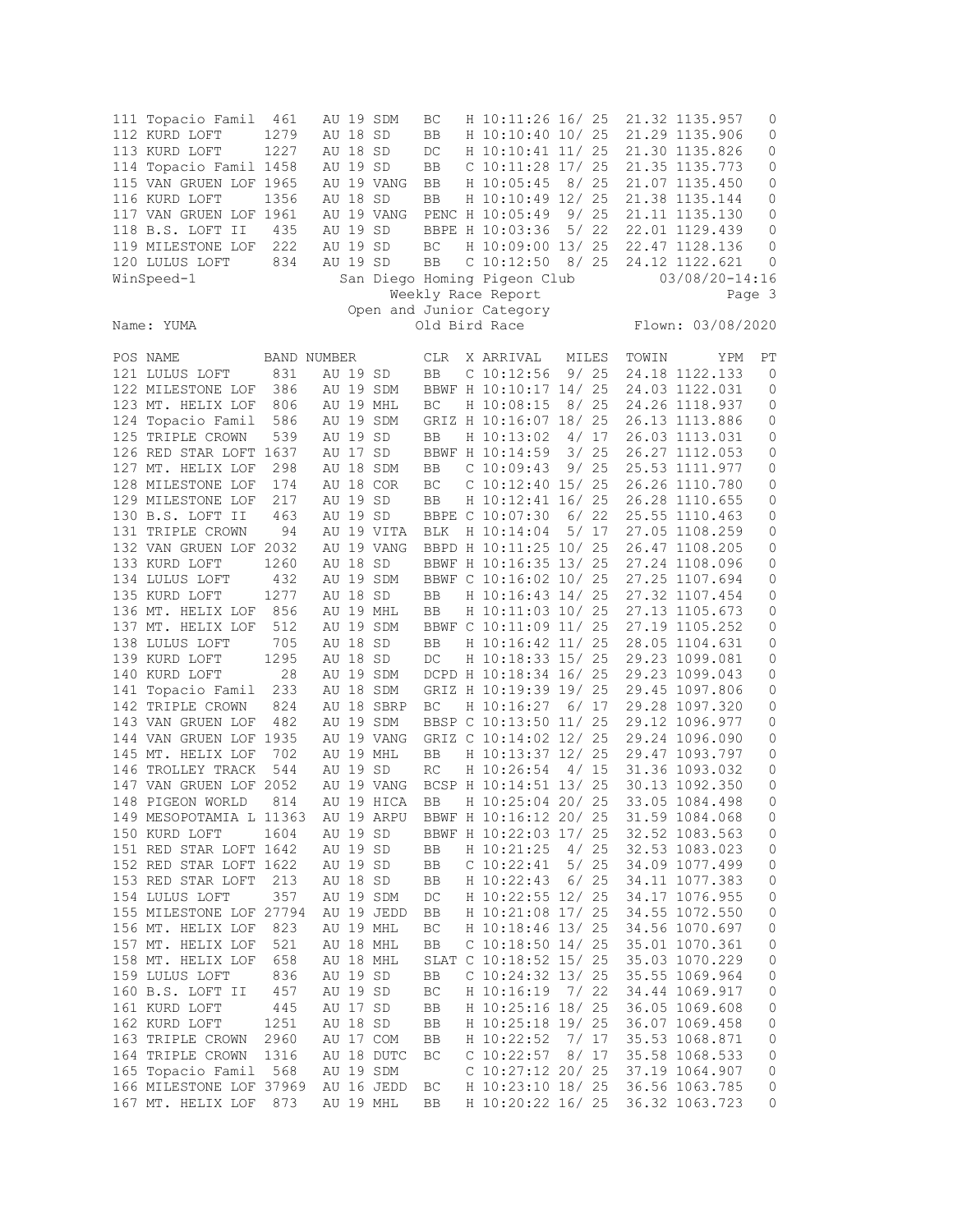|                                                                              | 168 MT. HELIX LOF<br>169 TRIPLE CROWN<br>170 TROLLEY TRACK<br>171 LULUS LOFT<br>172 KURD LOFT<br>173 TROLLEY TRACK<br>174 LULUS LOFT<br>175 LULUS LOFT<br>176 TROLLEY TRACK 7414<br>177 TROLLEY TRACK<br>178 VAN GRUEN LOF<br>179 TRIPLE CROWN<br>180 VAN GRUEN LOF<br>181 MESOPOTAMIA L 11307<br>182 RED STAR LOFT 1627<br>WinSpeed-1 | 818<br>403<br>553<br>52214<br>944<br>188<br>371<br>27<br>550<br>990<br>88383<br>894 | AU 17 SD<br>AU 19 SD<br>AU 18 HP<br>AU 19 SD<br>AU 18 VG<br>AU 18 VG<br>AU 17 SD |  | AU 19 MHL<br>AU 19 SDM<br>AU 19 SDM<br>AU 19 ARPU<br>AU 19 SDM<br>AU 18 SDM<br>MX 19 FMC<br>AU 19 ARPU | BB<br>BB<br>BB<br>BB<br>BB<br>BB<br>BB<br>DC<br>$\operatorname{BC}$<br>ВC<br>BB<br>BC |  | C $10:20:23$ 17/ 25<br>$C$ 10:24:52<br>H 10:35:46<br>BBWF H 10:28:01 14/ 25<br>H 10:28:47 20/ 25<br>H 10:36:15<br>H 10:28:27 15/ 25<br>H 10:28:29 16/ 25<br>H 10:37:46<br>H 10:39:47<br>BBSP H 10:27:00 14/ 25<br>$C$ 10:30:11 10/ 17<br>BBSP H 10:27:49 15/ 25<br>H 10:28:03 21/ 25<br>$C$ 10:34:01 7/ 25<br>San Diego Homing Pigeon Club<br>Weekly Race Report |      | 9/17<br>5/15<br>6/15<br>7/15<br>8/15 |                                                    | 36.34 1063.600<br>37.52 1060.372<br>40.28 1055.883<br>39.23 1055.262<br>39.36 1054.829<br>40.57 1053.916<br>39.50 1053.430<br>39.51 1053.319<br>42.28 1047.860<br>44.29 1039.841<br>42.22 1039.701<br>43.12 1038.226<br>43.11 1036.343<br>43.51 1033.286<br>45.29 1030.364<br>$03/08/20 - 14:16$ | 0<br>0<br>0<br>0<br>0<br>0<br>0<br>0<br>0<br>0<br>0<br>0<br>0<br>0<br>0<br>Page 4 |
|------------------------------------------------------------------------------|----------------------------------------------------------------------------------------------------------------------------------------------------------------------------------------------------------------------------------------------------------------------------------------------------------------------------------------|-------------------------------------------------------------------------------------|----------------------------------------------------------------------------------|--|--------------------------------------------------------------------------------------------------------|---------------------------------------------------------------------------------------|--|------------------------------------------------------------------------------------------------------------------------------------------------------------------------------------------------------------------------------------------------------------------------------------------------------------------------------------------------------------------|------|--------------------------------------|----------------------------------------------------|--------------------------------------------------------------------------------------------------------------------------------------------------------------------------------------------------------------------------------------------------------------------------------------------------|-----------------------------------------------------------------------------------|
| Open and Junior Category<br>Old Bird Race<br>Flown: 03/08/2020<br>Name: YUMA |                                                                                                                                                                                                                                                                                                                                        |                                                                                     |                                                                                  |  |                                                                                                        |                                                                                       |  |                                                                                                                                                                                                                                                                                                                                                                  |      |                                      |                                                    |                                                                                                                                                                                                                                                                                                  |                                                                                   |
| POS NAME                                                                     | 183 LULUS LOFT<br>184 MESOPOTAMIA L 11306<br>185 TROLLEY TRACK<br>186 VAN GRUEN LOF 2038<br>187 KURD LOFT                                                                                                                                                                                                                              | BAND NUMBER<br>571<br>533<br>211                                                    | AU 19 SD                                                                         |  | AU 19 SDM<br>AU 19 ARPU<br>AU 19 VANG<br>AU 17 SDM                                                     | <b>CLR</b><br>BC<br>DC<br>SIL<br>BB                                                   |  | X ARRIVAL<br>$C$ 10:34:21 17/ 25<br>H 10:29:35 22/ 25<br>SILV H 10:43:32<br>$C$ 10:30:33 16/ 25<br>H 10:36:17 21/ 25                                                                                                                                                                                                                                             |      | MILES<br>9/15                        | TOWIN                                              | YPM<br>45.43 1029.506<br>45.22 1027.111<br>48.14 1025.340<br>45.56 1025.226<br>47.06 1024.533                                                                                                                                                                                                    | РT<br>0<br>0<br>0<br>0<br>0                                                       |
|                                                                              | 188 RED STAR LOFT 1618<br>189 TRIPLE CROWN<br>190 TRIPLE CROWN<br>191 MT. HELIX LOF<br>192 MT. HELIX LOF                                                                                                                                                                                                                               | 84<br>404<br>525<br>578                                                             | AU 19 SD                                                                         |  | AU 19 VITA<br>AU 18 DEN<br>AU 18 MHL<br>AU 18 MHL                                                      | ВC<br>ВC<br>BB<br>ВC<br>BB                                                            |  | H 10:35:42<br>$C$ 10:33:49 11/ 17<br>C $10:33:50$ $12/17$<br>$C$ 10:29:59 18/25<br>$C$ 10:31:57 19/ 25                                                                                                                                                                                                                                                           |      | 8/25                                 |                                                    | 47.09 1023.751<br>46.49 1023.711<br>46.50 1023.638<br>46.09 1023.587<br>48.07 1015.780                                                                                                                                                                                                           | 0<br>0<br>0<br>0<br>0                                                             |
|                                                                              | 193 TRIPLE CROWN<br>194 MT. HELIX LOF<br>195 LULUS LOFT<br>196 OVER DA BORDE<br>197 LULUS LOFT<br>198 MESOPOTAMIA L 11484                                                                                                                                                                                                              | 419<br>979<br>573<br>516<br>1986                                                    | AU 18 SD<br>AU 19 SD                                                             |  | AU 19 LFO<br>AU 19 SDM<br>AU 19 PNA<br>AU 19 ARPU                                                      | ВC<br>GRZ<br>RC                                                                       |  | $C$ 10:35:54 13/ 17<br>DCWF H 10:32:10 20/ 25<br>BBWF H 10:38:38 18/ 25<br>H 10:47:05<br>DCWF C 10:38:59 19/ 25<br>$C$ 10:33:35 23/ 25                                                                                                                                                                                                                           | 3/10 |                                      |                                                    | 48.55 1015.504<br>48.20 1014.904<br>50.01 1012.741<br>51.46 1012.050<br>50.21 1011.411<br>49.22 1011.223                                                                                                                                                                                         | 0<br>0<br>0<br>0<br>0<br>0                                                        |
|                                                                              | 199 MT. HELIX LOF<br>200 TROLLEY TRACK<br>201 B.S. LOFT II<br>202 VAN GRUEN LOF 2005<br>203 VAN GRUEN LOF 2069<br>204 Topacio Famil 1426                                                                                                                                                                                               | 300<br>558<br>462                                                                   | AU 19 SD<br>AU 19 SD<br>AU 19 SD                                                 |  | AU 18 SDM<br>AU 19 VANG<br>AU 19 VANG                                                                  | BC<br>BB<br>BB<br>BB                                                                  |  | DCSP C 10:34:05 21/ 25<br>H 10:51:10 10/ 15<br>H 10:34:19<br>BBSP H 10:38:43 17/ 25<br>$C$ 10:38:46 18/25<br>C $10:45:29$ 21/25                                                                                                                                                                                                                                  |      | 8/22                                 | 55.52<br>52.45<br>54.06<br>54.09<br>55.35          | 50.16 1007.384<br>996.989<br>995.630<br>993.474<br>993.285<br>992.958                                                                                                                                                                                                                            | 0<br>0<br>0<br>0<br>0<br>0                                                        |
|                                                                              | 205 Topacio Famil 1425<br>206 Topacio Famil 1430<br>207 TRIPLE CROWN<br>208 RED STAR LOFT<br>209 RED STAR LOFT                                                                                                                                                                                                                         | 558<br>241<br>201                                                                   | AU 19 SD<br>AU 19 SD<br>AU 18 SD<br>AU 18 SD<br>AU 18 SD                         |  |                                                                                                        | BB<br>BB<br>ВC                                                                        |  | H 10:45:38 22/ 25<br>H 10:46:46 23/ 25<br>BBWF C 10:45:13 14/ 17<br>$C$ 10:48:37 9/25<br>C 10:50:49 10/ 25                                                                                                                                                                                                                                                       |      |                                      | 55.44<br>56.52<br>58.14<br>01:00<br>01:02          | 992.414<br>988.257<br>980.492<br>975.407<br>967.627                                                                                                                                                                                                                                              | $\Omega$<br>0<br>0<br>0<br>0                                                      |
|                                                                              | 210 B.S. LOFT II<br>211 B.S. LOFT II<br>212 MT. HELIX LOF<br>213 VAN GRUEN LOF 2030<br>214 VAN GRUEN LOF<br>215 OVER DA BORDE                                                                                                                                                                                                          | 470<br>414<br>576<br>470<br>720                                                     | AU 19 SD<br>AU 19 SD                                                             |  | AU 18 MHL<br>AU 19 VANG<br>AU 19 SDM<br>AU 19 HIC                                                      | BB<br>BB<br>BB                                                                        |  | BBSP C 10:41:57<br>H 10:41:59 10/ 22<br>C 10:45:03 22/ 25<br>BBSP H 10:46:36 19/ 25<br>BBWF H 10:46:46 20/ 25<br>$C$ 11:02:50                                                                                                                                                                                                                                    |      | 9/22<br>4/10                         | 01:00<br>01:00<br>01:01<br>01:01<br>01:02<br>01:07 | 967.157<br>967.036<br>966.513<br>964.646<br>964.061<br>956.655                                                                                                                                                                                                                                   | 0<br>0<br>0<br>0<br>0<br>0                                                        |
|                                                                              | 216 SMIB LOFT<br>217 KURD LOFT<br>218 RED STAR LOFT<br>219 LULUS LOFT<br>220 MILESTONE LOF 27930                                                                                                                                                                                                                                       | 27903<br>579<br>244<br>431                                                          | AU 17 SD<br>AU 18 SD                                                             |  | AU 19 JEDD<br>AU 19 SDM<br>AU 19 JEDD                                                                  | BB<br>BB                                                                              |  | H 10:52:41<br>BBSP H 10:59:14 22/ 25<br>BLWF H 10:59:50 11/ 25<br>C $11:00:08$ 20/ 25<br>H 10:57:53 19/ 25                                                                                                                                                                                                                                                       | 2/   | $\overline{\mathbf{3}}$              | 01:08<br>01:10<br>01:11<br>01:11<br>01:11          | 943.594<br>941.791<br>936.976<br>936.413<br>933.226                                                                                                                                                                                                                                              | 0<br>0<br>0<br>0<br>0                                                             |
|                                                                              | 221 MILESTONE LOF 44051<br>222 RED STAR LOFT 1617<br>223 Topacio Famil 759<br>224 RED STAR LOFT 1629                                                                                                                                                                                                                                   |                                                                                     | AU 19 SD<br>AU 19 SD                                                             |  | AU 19 ARPU<br>AU 19 HICL                                                                               | BB<br>BB<br>ВC<br>BLK                                                                 |  | H 10:57:53 20/ 25<br>$C$ 11:04:41 12/ 25<br>C 11:06:32 24/ 25<br>C $11:09:48$ 13/ 25                                                                                                                                                                                                                                                                             |      |                                      | 01:11<br>01:16<br>01:16<br>01:21                   | 933.199<br>921.300<br>921.263<br>905.311                                                                                                                                                                                                                                                         | 0<br>0<br>0<br>0                                                                  |